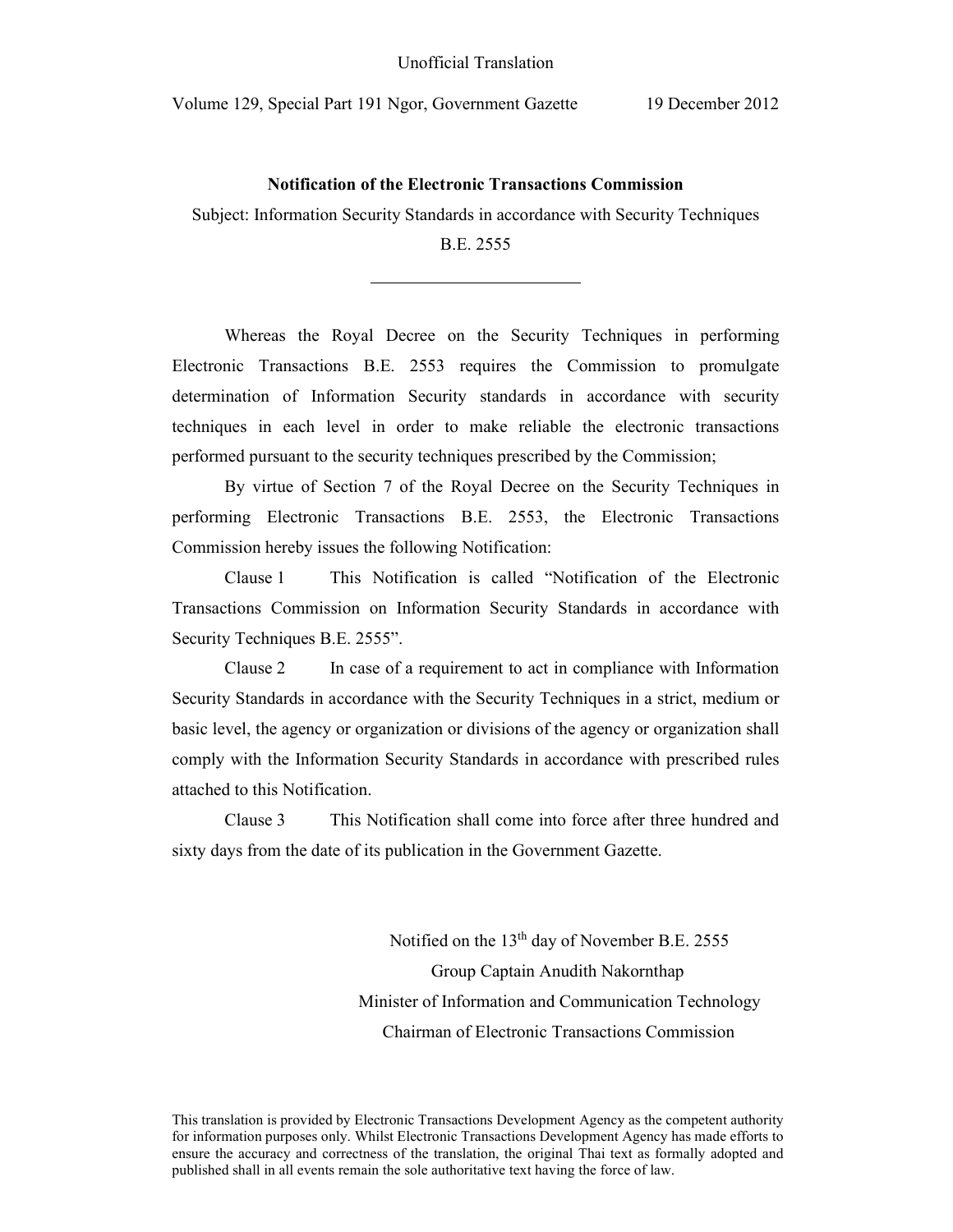# **Schedule Attached to the Notification of the Electronic Transactions Commission Subject: Information Security Standards in accordance with Security Techniques B.E. 2555**

Information Security standards are measures for use in regulation to afford security to the information system, which covers confidentiality, integrity and availability of the information system and information in such system. Performance of electronic transactions through the information system shall be undertaken in accordance with related measures pursuant to the attached schedule, and shall consider being in alignment with the level of risks derived from the assessment. The Information Security standards are divided into the following 11 clauses:

- 1. Formation of administrative security;
- 2. Arrangement of the information security structure in an information security administration section both inside and outside the agency or organization.
- 3. Administration of information assets;
- 4. Formation of information security on human resources;
- 5. Formation of physical and environmental information security;
- 6. Administration of communications and operations of the computer network system, computer system, computer function system and information system;
- 7. Control of access to the computer network system, computer system, computer function system, information system, information, electronic messaging and computer data;
- 8. Procurement or provision of development and maintenance of the computer network system, computer system, computer function system and information system;
- 9. Administration of unwanted or unforeseen security situations;
- 10. Administration of services or operations of the agency or organisation to ensure continuity; and
- 11. Audit and evaluation of compliance with any policies, measures, rules or processes, including the information security requirements.

This translation is provided by Electronic Transactions Development Agency as the competent authority for information purposes only. Whilst Electronic Transactions Development Agency has made efforts to ensure the accuracy and correctness of the translation, the original Thai text as formally adopted and published shall in all events remain the sole authoritative text having the force of law.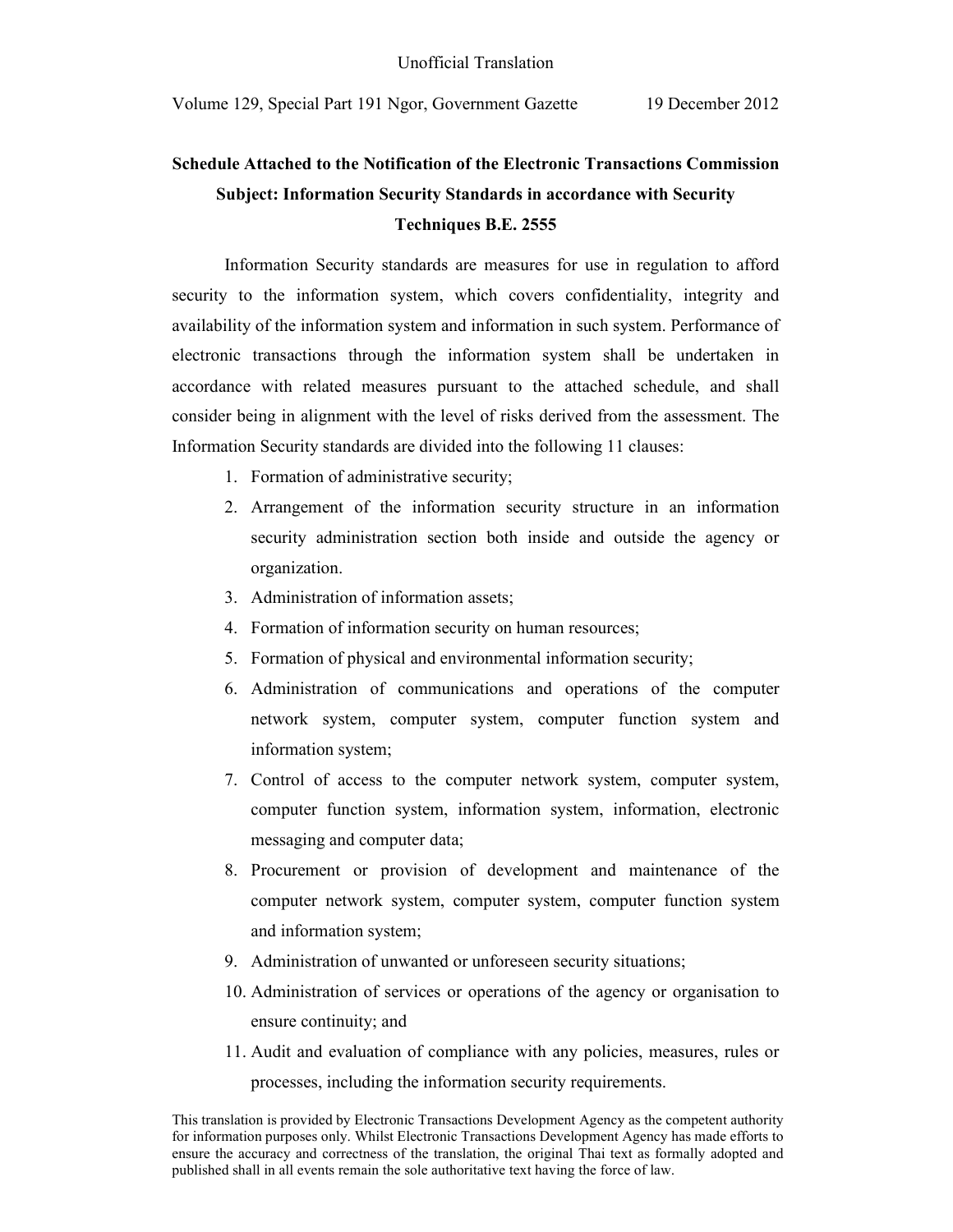## **1. Information Security Standards In accordance with the Basic Level of Security Techniques**

Information Security standards in accordance with the basic level of security techniques shall be performed as follows:

Clause 1 Formation of administrative security, an agency shall prescribe the information security policy going through approval and push by a high-level executive; and such policy shall be announced to the employees and third parties concerned for their acknowledgement.

 Clause 2 Arrangement of the information security structure in an information security administration section both inside and outside the agency or organization.

2.1 A high-level executive of the agency shall be responsible for the information works of the agency, furnish support and set a clear direction of operations regarding the information security, including clear assignments of relevant works to practitioners as well as being accountable for any risk, damage or peril which occurs to the information system in any event whatsoever.

2.2 Regarding the new information system, a review procedure shall be prescribed by which to authorize the formation, installation or usage in various aspects, such as administration of system subscribers or a capacity to function compatibly between the old system and the new system.

2.3 Confidentiality agreement or non-disclosure agreement which aligns with the situation and needs of the agency in safeguarding information shall be prescribed.

2.4 Requirement concerning the information security for authorizing the subscribers who are a third party to gain access to the information system or use information of the agency shall be incorporated.

2.5 Regarding an agreement to permit the third party's access to the information system or use information of the agency for reading, processing, administrating of information system or developing of information system, there should be a requirement with respect to the information security in the agreement.

This translation is provided by Electronic Transactions Development Agency as the competent authority for information purposes only. Whilst Electronic Transactions Development Agency has made efforts to ensure the accuracy and correctness of the translation, the original Thai text as formally adopted and published shall in all events remain the sole authoritative text having the force of law.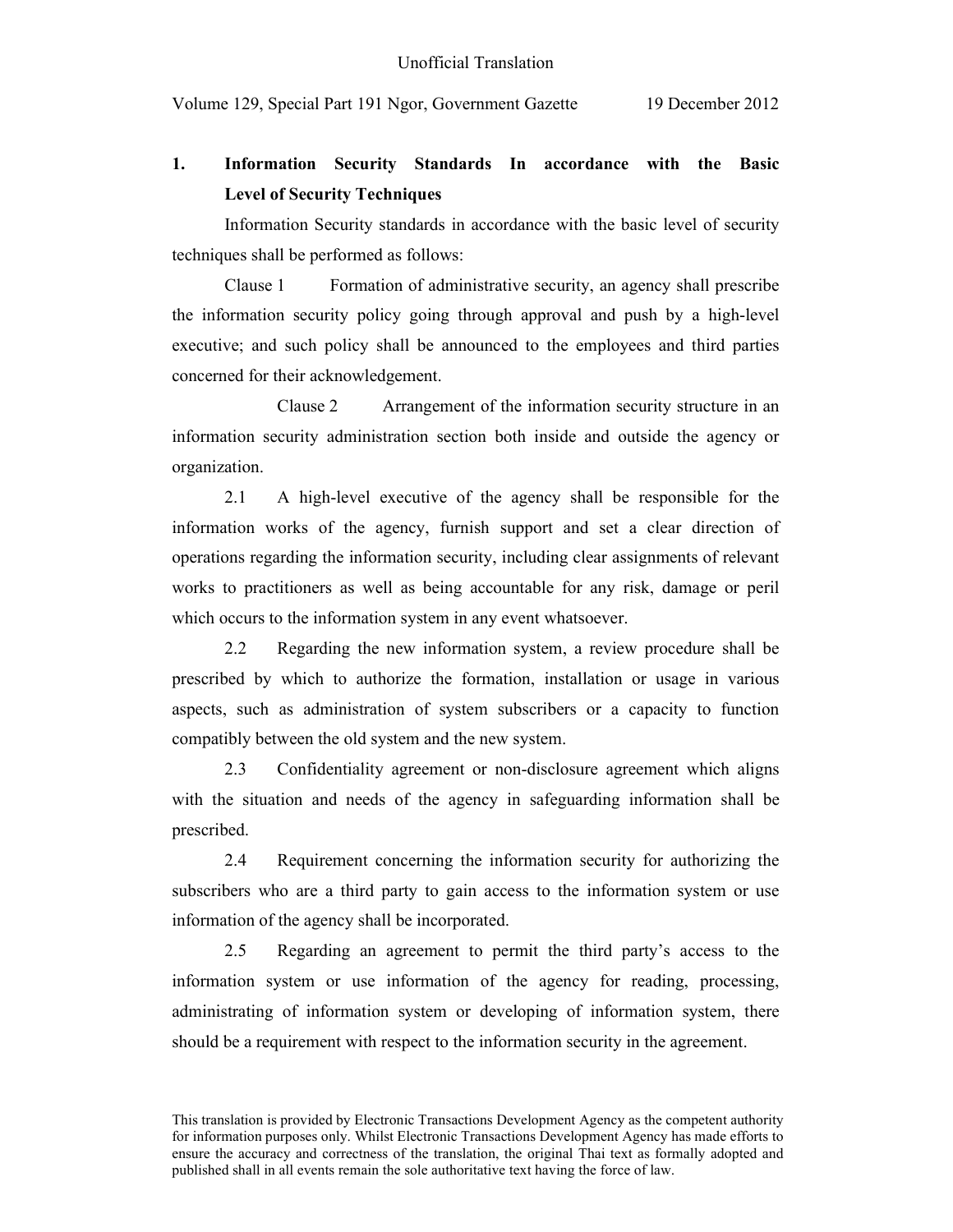Clause 3 Administration of information assets shall entail archiving of information assets, whereby the archived data shall compose of data necessary for searching for subsequent usage.

Clause 4 Formation of information security on human resources

4.1 Determination of the hired employee's, agency's or third party's obligations and responsibilities to align with the information security and the policy on the information security promulgated by the agency.

4.2 The high-level executives of the agency shall direct that the hired employee, agency or third party performs work in accordance with the policy or regulation on security promulgated by the agency.

4.3 Determination of the procedure to punish an employee who violates the policy or regulation regarding the information security in the agency.

4.4 Clear determination of obligations and responsibilities in terminating employment or changing the employment status, and clear assignment of the responsible person.

4.5 The hired employee, agency or third party shall return the information assets of the agency upon termination of his/her employment status, or upon the expiration of his/her contract or agreement to work for the agency.

4.6 Cancellation of the rights of the employee, agency or third party to access for use of the information system shall be executed upon termination of his/her employment status, or upon the expiration of his/her contract or agreement to work and appropriate alteration of the level of rights to access for use of the information system shall be executed when there is any change of obligations and responsibilities that have been arisen.

Clause 5 Formation of physical and environmental security

5.1 Protection of the security perimeter in which there exists installation, archiving or usage of the information system and information shall be carried out.

5.2 Physical security protection shall be designed and installed in order to prevent external perils and those in a catastrophic degree, whether caused by a human being or a natural disaster, such as fire, flood, earthquake, explosion, riot etc.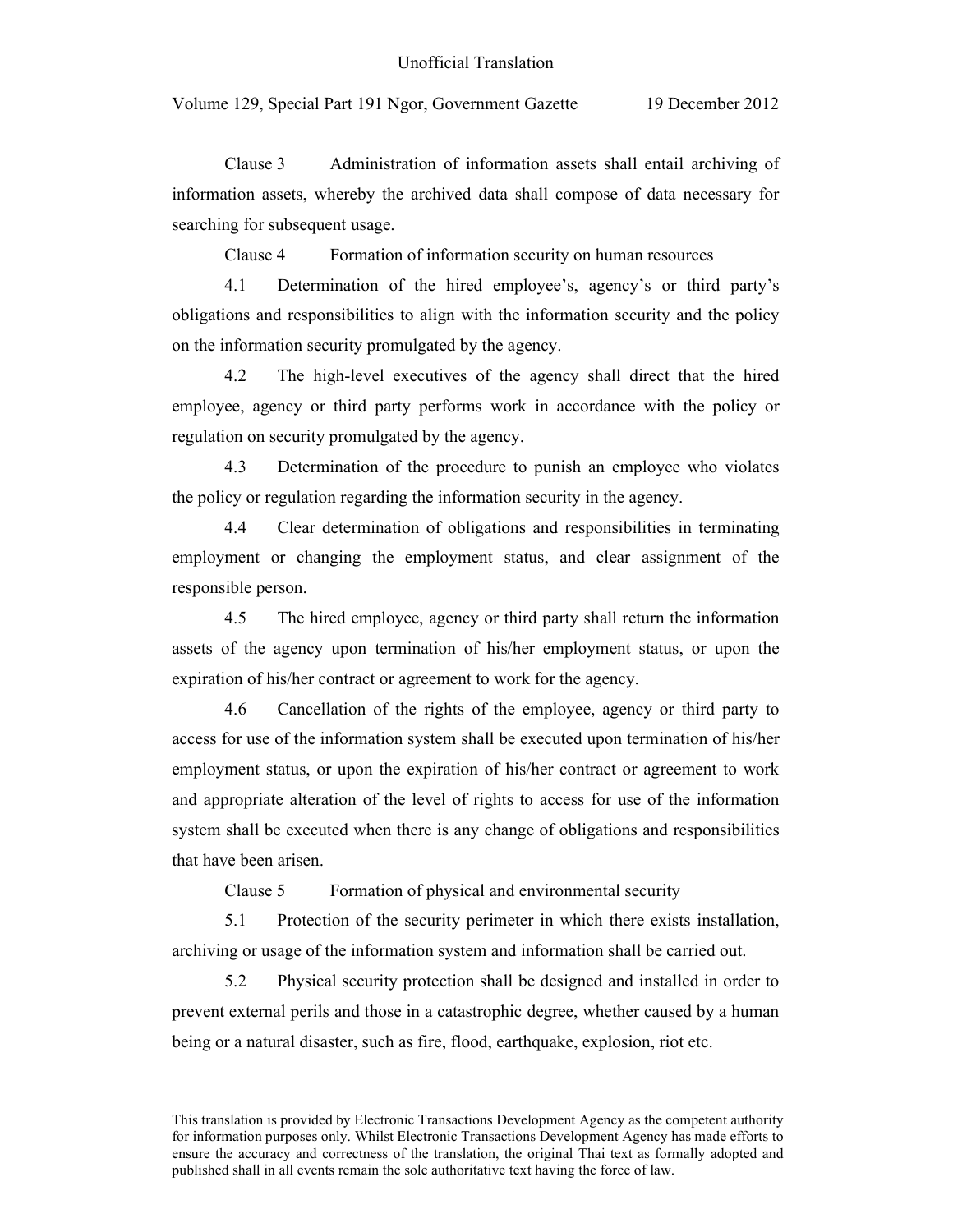5.3 Information equipment shall be positioned and protected in order to reduce a risk from various natural disasters or dangers, and prevent the unauthorised access.

5.4 Information equipment shall be protected from probably the power failure or interruption caused by mistakes of supporting utilities.

5.5 Information equipment shall be taken care of in a correct manner in order to continue its accuracy and integrity and remain constant availability.

Clause 6 Administration of communications and operations of the computer network system, computer system, computer function system and information system.

6.1 Document on the working procedure shall be prepared, improved and cared for availability, thus enabling the employee to apply such document in practice.

6.2 Outsourced person or agency which provides hired services to the agency shall be supervised to comply with the servicing contract or agreement as specified, which shall cover the security work, character of servicing and degree of servicing.

6.3 Reports or records of services rendered by the outsourced person or agency which provides services to the agency as hired shall be regularly monitored and examined.

6.4 Criteria for inspection of an upgrade or new version of information system shall be made available and an information system test should be conducted both in a period of system development and pre-inspection.

6.5 Procedure for control of the audit, protection and recovery in an event of unwanted usage of the program and creation of awareness to subscribers of the information system relating to any unwanted program shall be provided.

6.6 Back-up information and a re-application test which shall meet the data back-up policy announced by the agency shall be provided.

6.7 Administration of the computer network control to prevent threats and Information Security and applications which function on the computer network, including the information exchanged on such network, shall be provided.

This translation is provided by Electronic Transactions Development Agency as the competent authority for information purposes only. Whilst Electronic Transactions Development Agency has made efforts to ensure the accuracy and correctness of the translation, the original Thai text as formally adopted and published shall in all events remain the sole authoritative text having the force of law.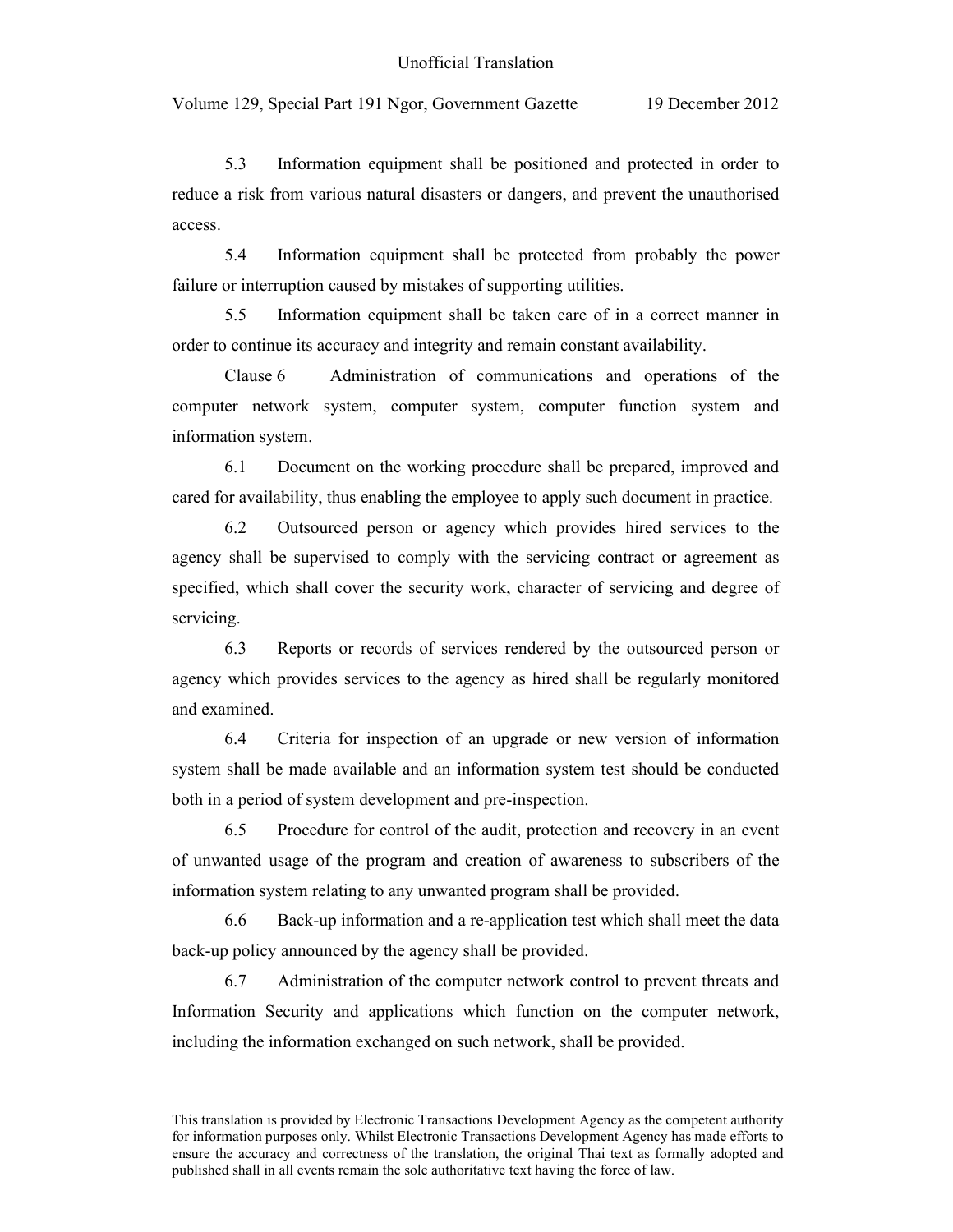6.8 Determination of the form of security, degree of servicing, requirements on administration in the computer network servicing agreement whether it be services provided by the agency itself or subcontracted to the outsourced service provider shall be provided.

6.9 Policy and working procedure, including control of information exchange through a channel of communication in electronic messaging format shall be provided.

6.10 Agreement regarding exchange of information or software between the agency and the outsourced person or agency shall be provided.

6.11 Policy and working procedure to protect information which is communicated or exchanged through the information system linked with various information systems shall be provided.

6.12 Protection of information which is exchanged when performing the electronic commerce through a public computer network in order to prevent fraud, contractual breach, or leakage or unauthorised alteration of information shall be provided.

6.13 Protection of information which is communicated or exchanged when performing the online transaction in order to prevent incomplete data reception and transmission, or transmission of data to a wrong place, or data leakage or unauthorised data alteration, reproduction or re-transmission shall be provided.

6.14 For information disseminated to the public, prevention of unauthorised alteration shall be provided in order to preserve integrity of the information.

6.15 Audit log which records data on usage activities of the information system subscribers and security-related incidents for the purpose of investigation in the future and tracking control of access shall be provided.

6.16 Monitoring procedure to observe usage of the information system and constant evaluation follow-ups of such monitoring to observe shall be provided.

6.17 Protection of the information system which stores log and log data in order to prevent unauthorised access or alteration shall be provided.

6.18 Log which relates to maintenance of the information system by a system administrator or system operator shall be stored.

This translation is provided by Electronic Transactions Development Agency as the competent authority for information purposes only. Whilst Electronic Transactions Development Agency has made efforts to ensure the accuracy and correctness of the translation, the original Thai text as formally adopted and published shall in all events remain the sole authoritative text having the force of law.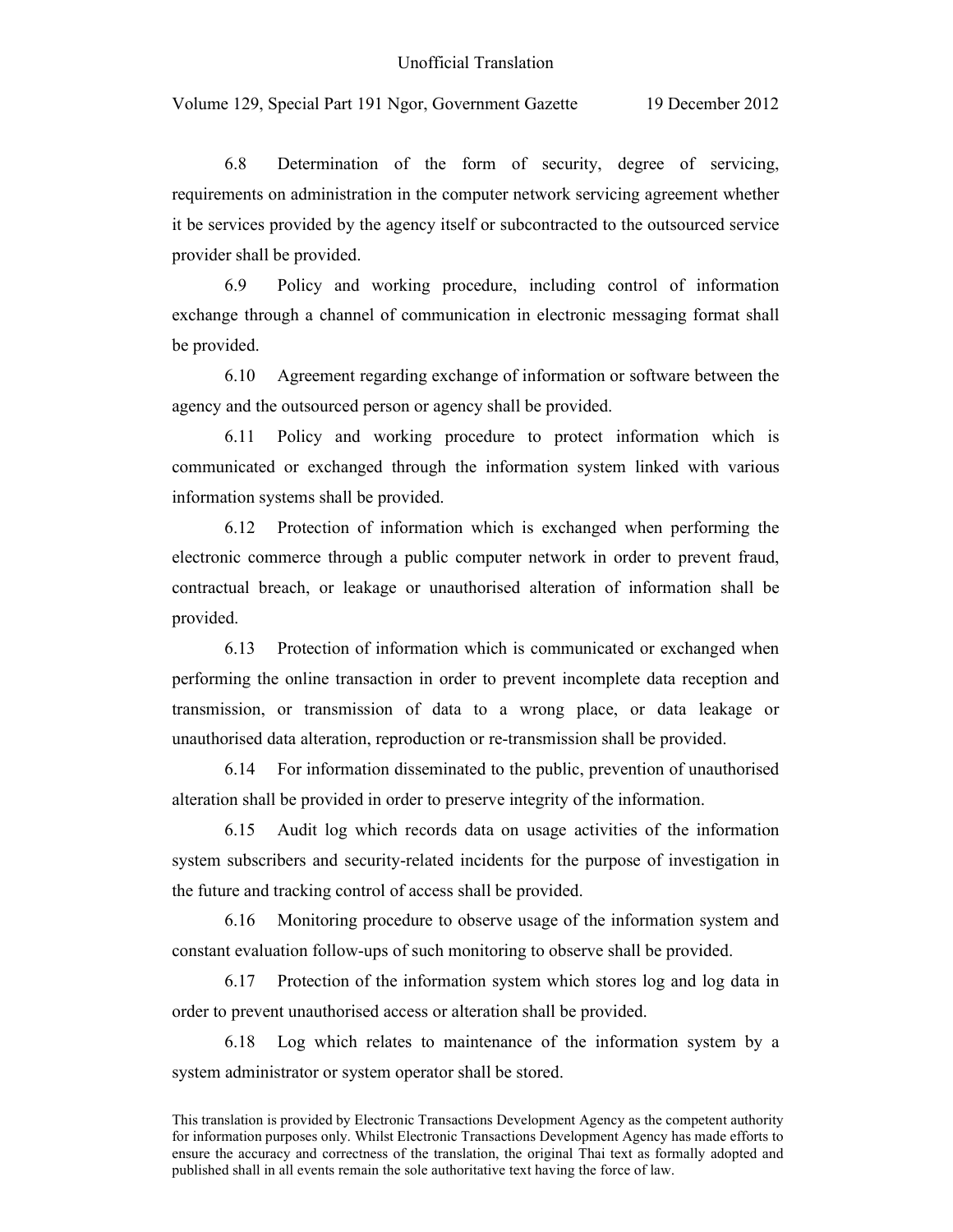Clause 7 Control of access to the computer network system, computer system, computer function system, information system, information, electronic messaging and computer data.

7.1 Documentary access control policy and a follow-up review of such policy to ensure alignment with the requirements or needs on the operation or provision of services and information security shall be provided.

7.2 Registration of a subscriber account of the information system shall be provided and the subscriber account shall be officially cancelled in order to regulate granting of the right and cancellation of the right to enter and use any information system of the agency.

7.3 Determination of the right to access in a high-level shall be restrictively executed and under supervision.

7.4 The Subscriber shall take care and protect any information equipment under the caring responsibility during the non-usage period.

7.5 Access to the agency's computer network capable of external access shall be restricted, which must align with the access control policy and requirements of application usage for operation.

7.6 All Subscribers shall have their own subscriber account and the information system shall embody a sufficient identification technique to enable identification of the information system subscriber.

7.7 Automatic shutdown or close of the information system usage screen if there is no usage exceeding the prescribed maximum period.

7.8 Access to various information and functions in the applications of the information system subscriber's and administrator's shall be confined in order to align with the prescribed access policy.

7.9 Policy and guidelines on security administration to lower the risk in the usage of information equipment or mobile communication equipment such as a laptop computer or smart phone, etc. shall be prescribed.

Clause 8 Procurement or provision of development and maintenance of the computer network system, computer system, computer function system and information system.

This translation is provided by Electronic Transactions Development Agency as the competent authority for information purposes only. Whilst Electronic Transactions Development Agency has made efforts to ensure the accuracy and correctness of the translation, the original Thai text as formally adopted and published shall in all events remain the sole authoritative text having the force of law.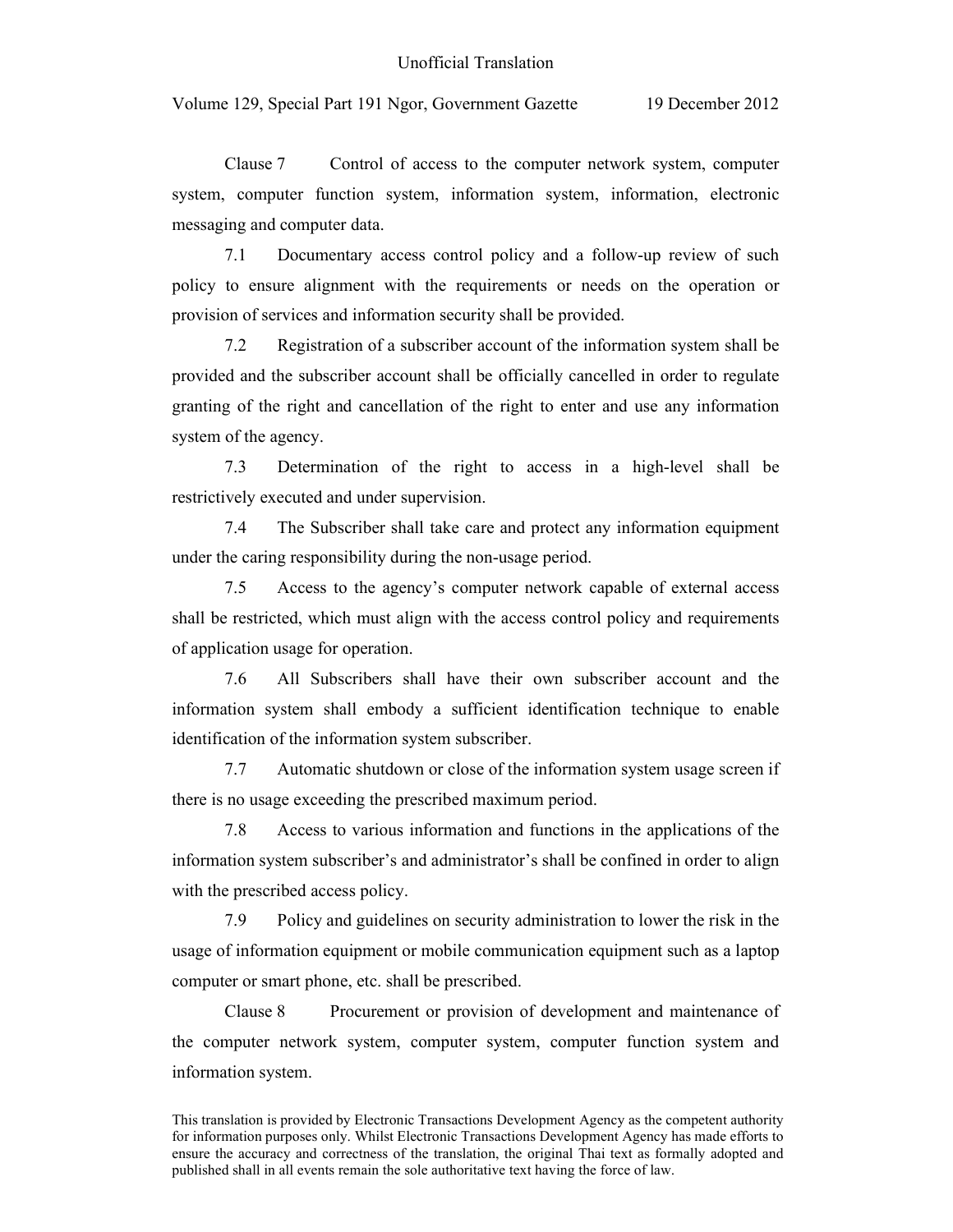Volume 129, Special Part 191 Ngor, Government Gazette 19 December 2012

8.1 In preparation of the minimum requirements of the new information system or improvement of the original information system, a requirement on the control of information security shall be set out.

8.2 Care, control and monitoring for inspection of the work done in subcontracting the software development.

Clause 9 Administration of unwanted or unforeseen security situations shall be provided in which the unwanted or unforeseen security situations shall be reported via the appropriate administrative channel as soon as possible.

Clause 10 Administration of services or operations of the agency or organisation to ensure continuity shall be carried out by prescribing a plan for maintaining or recovering provision of information service after the event giving rise to interruption of operation, whereby availability of the information in accordance with a specified level within the prescribed time period is provided.

Clause 11 Audit and evaluation of compliance with any policies, measures, rules or processes, including the information security requirements.

11.1 Guidance in operation of the information system that aligns with the laws and contractual requirements of the agency shall be clearly specified, documented and always updated.

11.2 Information system shall be prevented from usage for the wrong purpose.

11.3 An employee of the agency shall ensure that the works relating to information security within a scope of responsibility will be operated in alignment with the laws and contractual requirements of the agency.

### **2. Information Security Standards In accordance with the medium Level of Security Techniques**

The Information Security standards in accordance with the medium level of security techniques shall follow Information Security standards in accordance with the basic level of security techniques, and shall have the following additional compliance:

Clause 1 Regarding administrative security formation, the agency shall set up a follow-up and evaluation plan of information security usage and the regular

This translation is provided by Electronic Transactions Development Agency as the competent authority for information purposes only. Whilst Electronic Transactions Development Agency has made efforts to ensure the accuracy and correctness of the translation, the original Thai text as formally adopted and published shall in all events remain the sole authoritative text having the force of law.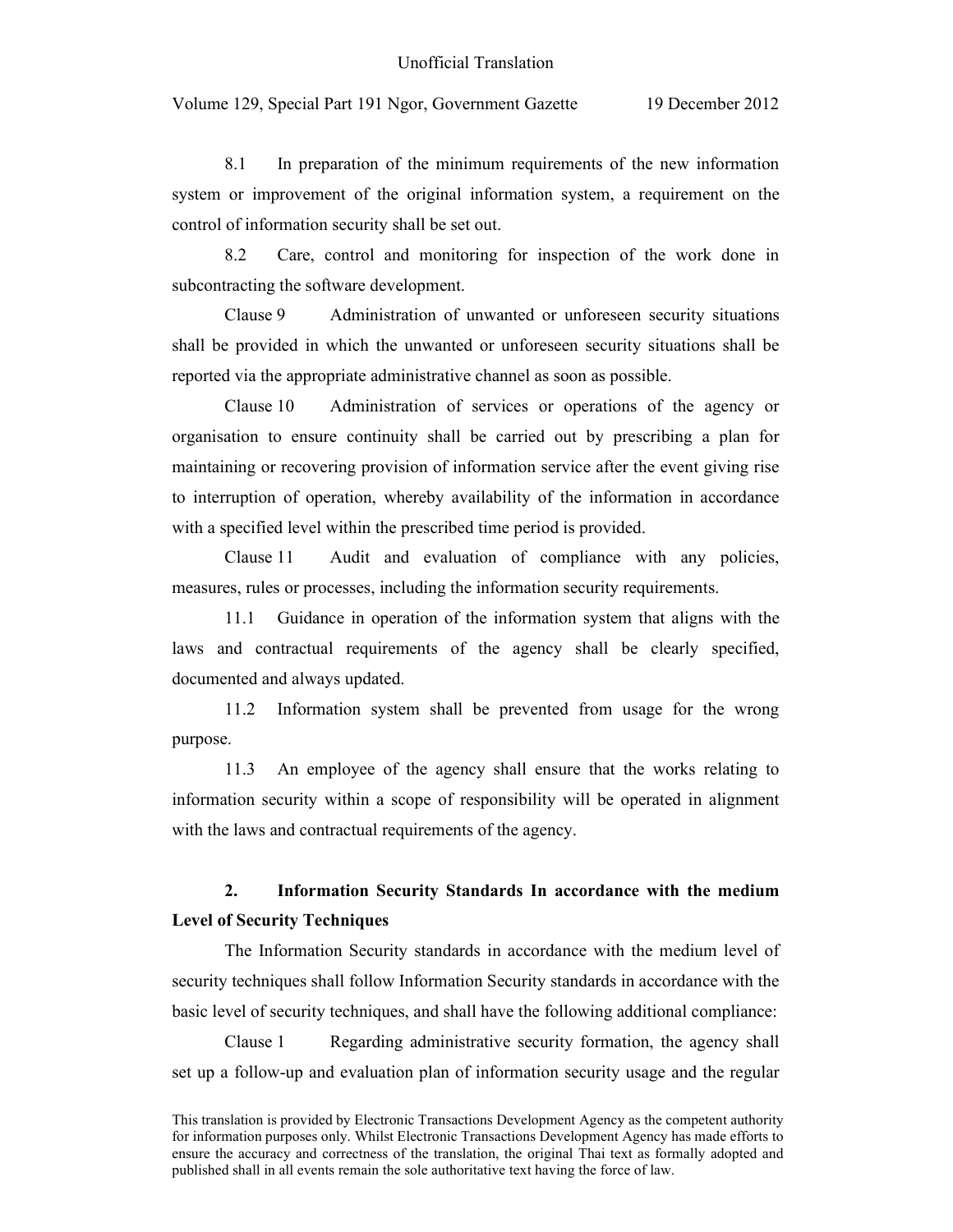Volume 129, Special Part 191 Ngor, Government Gazette 19 December 2012

Information Security policy for improvement if there are any changes inside the agency to suit the situation of usage and remain constant effectiveness.

Clause 2 Arrangement of the information security structure in an information security administration section both inside and outside the agency or organization.

2.1 Content of works or various obligations and responsibilities regarding the information security shall be prescribed.

2.2 Procedure and channel for communication with the outsourced agency with specialised expertise or the agency which expertise on information under various circumstances shall be clearly prescribed.

2.3 Consideration for review of the guidance in the administration regarding information security shall be regularly provided or when there is any change in the operation, provided that such consideration for review should be conducted by a person with no interest in the works subject to the consideration for review.

Clause 3: Administration of information assets.

3.1 Person with a duty to monitor usage control and bear responsibility for the information assets shall be determined.

3.2 Rules for the usage of information assets shall be imposed, documented and announced inside the agency.

3.3 Categorization of information shall be provided by classifying according to the information value, legal requirements, hierarchy of confidentiality and importance to the agency.

3.4 Use of the appropriate procedure in categorizing and managing information shall be prescribed and announced in alignment with the categorization guideline announced by the agency.

Clause 4 Employee, outsourced agency or person shall receive training on formation of information security on human resources in order to generate awareness relating to information security on the part involving his/her responsibilities and regular communication of the policy or rule of practice on information security that the agency announces, or when there is any change thereof.

This translation is provided by Electronic Transactions Development Agency as the competent authority for information purposes only. Whilst Electronic Transactions Development Agency has made efforts to ensure the accuracy and correctness of the translation, the original Thai text as formally adopted and published shall in all events remain the sole authoritative text having the force of law.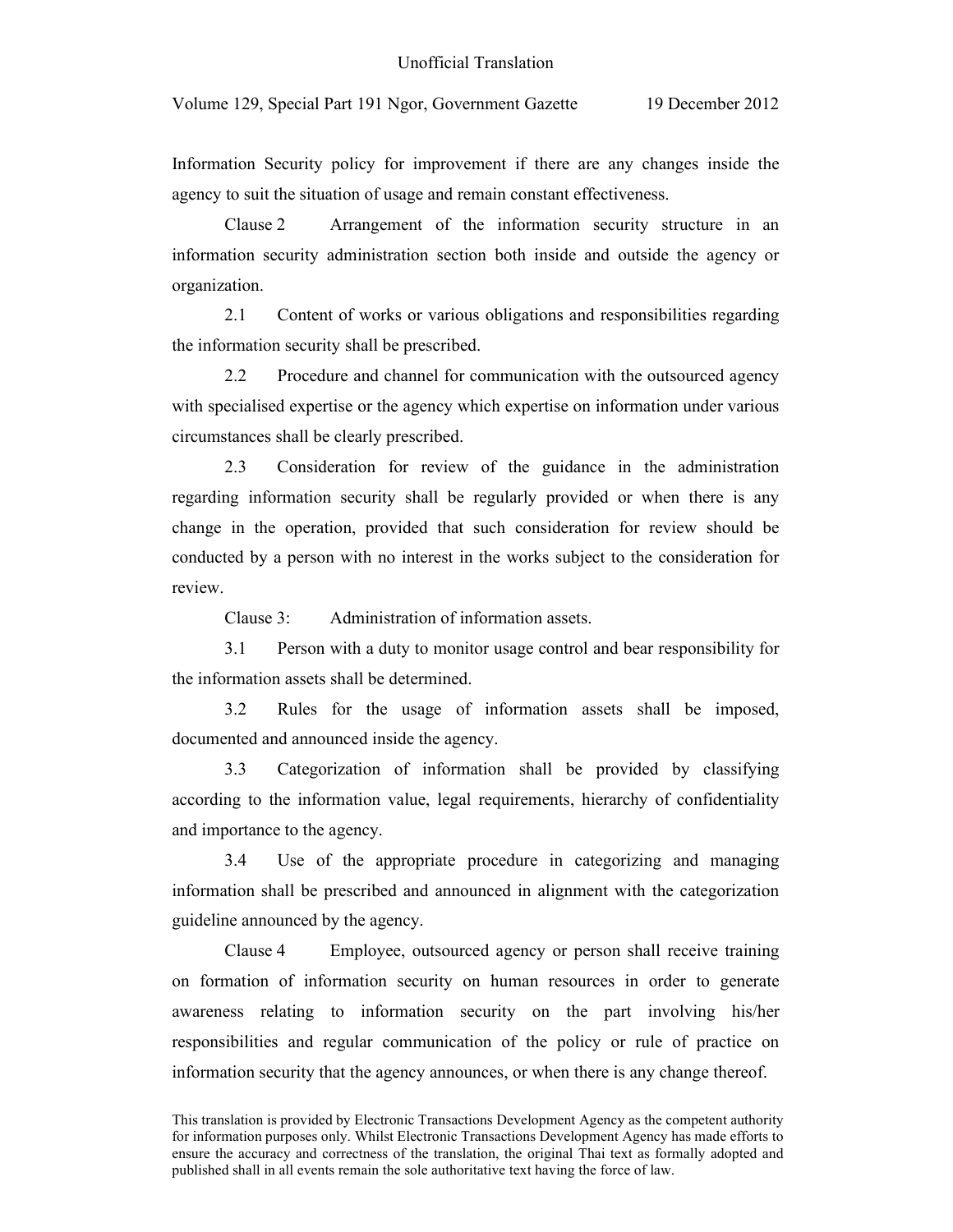Clause 5 Formation of physical and environmental security.

5.1 Protection of physical security shall be designed and installed in order to safeguard the area or workplace or various information equipment.

5.2 Information equipment, information or software should not be removed out of the agency's workplace without permission.

Clause 6 Administration of communications and operations of the computer network system, computer system, computer function system and information system.

6.1 Changes of the information system shall be managed and controlled.

6.2 Follow-ups on usage of the information assets and planning of information assets shall be provided in order to suitably support future performance.

6.3 Working procedure in administration and archiving of the information shall be provided in order to prevent information from leakage or use in the wrong purpose.

6.4 Log relating to any errors of the information system shall be stored, such log shall be regularly analyzed, and detected errors shall be suitably rectified.

6.5 Synchronization of the time system of various information systems used in the agency or security domain shall be provided by setting a value together with time from a dependable source of time.

Clause 7 Control of access to the computer network system, computer system, computer function system, information system, information, electronic messaging and computer data.

7.1 Regulation on a procedure for choosing a password with security as prescribed by the agency with which the Subscriber must comply shall be provided.

7.2 Subscriber can access to services through the computer network which the Subscriber has been authorised to use only.

7.3 Sufficient identification technique shall be prescribed in order to control remote access to the agency's information system.

7.4 Control of access to the channel of maintaining the information system both physically and connection through the computer for the information system

This translation is provided by Electronic Transactions Development Agency as the competent authority for information purposes only. Whilst Electronic Transactions Development Agency has made efforts to ensure the accuracy and correctness of the translation, the original Thai text as formally adopted and published shall in all events remain the sole authoritative text having the force of law.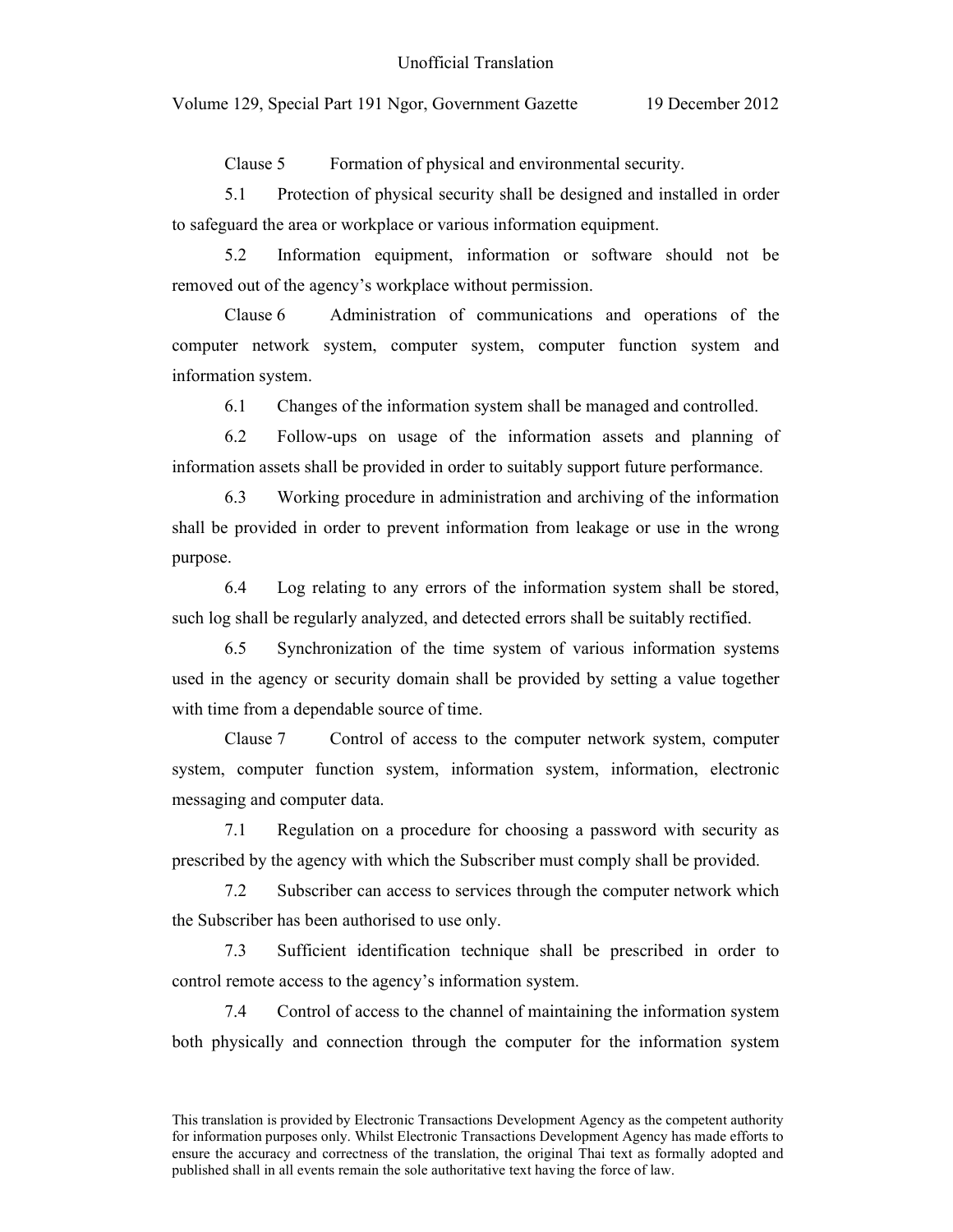which can be remotely accessed, such as, remote diagnostic or configuration facility of the computer network equipment.

7.5 Grouping in accordance with categories of information to which services are rendered, information system, group of subscribers shall be provided by separating in proportion on the computer network.

7.6 Control of the information flow route in the computer network system shall be prescribed in order to prevent conflict with the access control policy of the applications.

7.7 Log-on procedure shall be prescribed in order to control access to the computer operating system.

7.8 Password administration system which can function in an interactive manner with the subscriber and support the secure password usage shall be established or provided.

Clause 8 Procurement or provision of development and maintenance of the computer network system, computer system, computer function system and information system.

8.1 Any data which is accepted into the applications shall be always validated first in order to ensure that the data has correctness and appropriate format.

8.2 Any data which results from processing of applications shall be validated in order to ensure that the data derived from the processing is correct and appropriate.

8.3 Key management guideline shall be provided in order to support technical usage which relates to the agency's encryption.

8.4 Information set which will be used for testing in the information system shall be carefully selected, including having a guideline on control and prevention against leakage of data.

8.5 Access to the program's source code shall be restricted.

8.6 If there is any change in the computer operating system, the function of the crucial program shall be inspected, reviewed and usage shall be tested in order to ensure that the result of such change will not cause any impact on the agency's information security and services rendered.

This translation is provided by Electronic Transactions Development Agency as the competent authority for information purposes only. Whilst Electronic Transactions Development Agency has made efforts to ensure the accuracy and correctness of the translation, the original Thai text as formally adopted and published shall in all events remain the sole authoritative text having the force of law.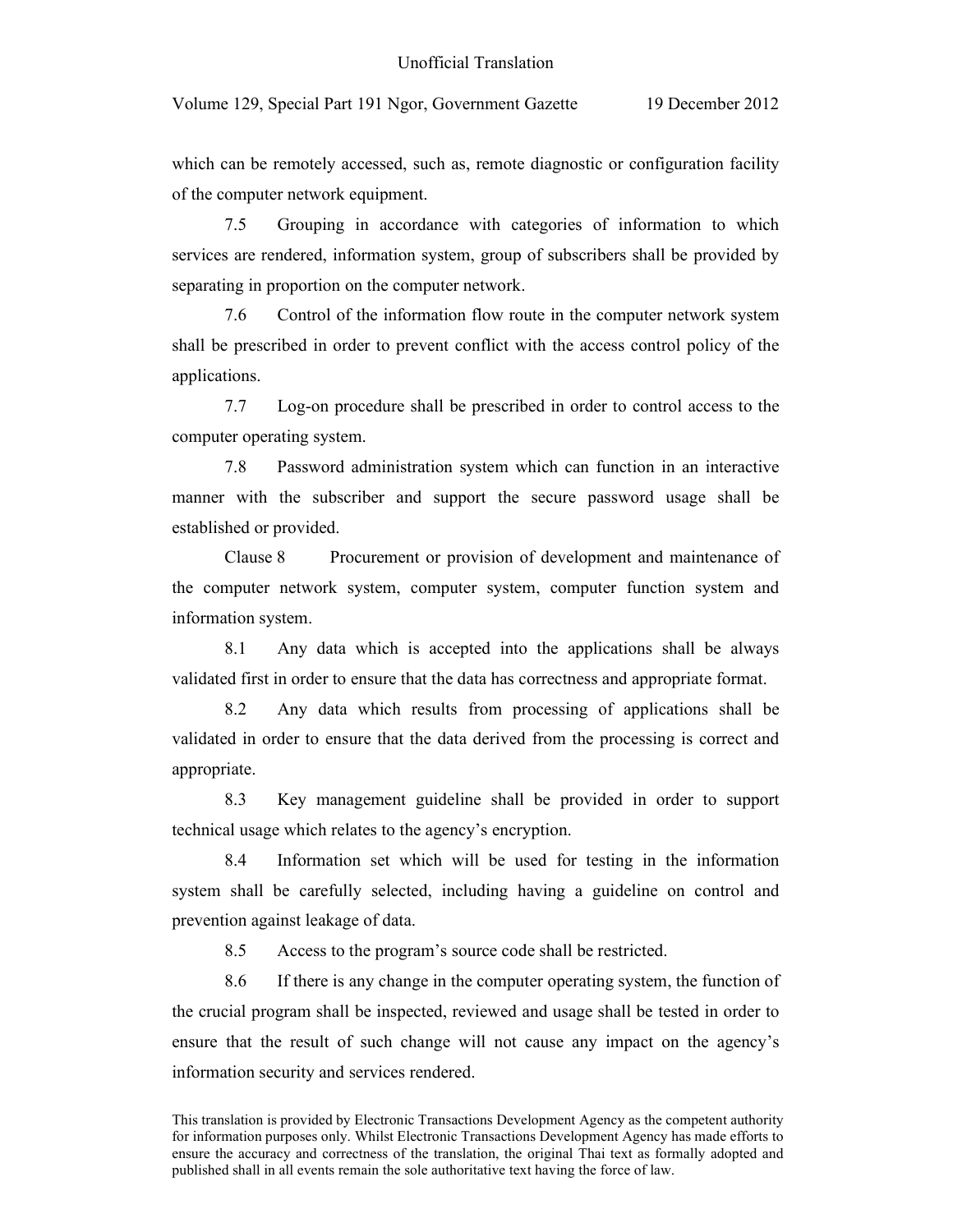Clause 9 Administration of services or operations of the agency or organisation to ensure continuity.

9.1 Requirement relating to the necessary information security shall be provided by being specified as part of the administration procedure for continuous operation during an emergency situation.

9.2 Main framework for development of the administration plan for continuous operation during the emergency situation shall be prescribed to ensure that various developments are moving in the same direction, including alignment with the security requirement, as well as prioritization in order of importance in the test and maintenance.

9.3 Administration plan for continuous operation during an emergency situation shall be tested and adjusted to ensure that such plan is always up-to-date and effective.

Clause 10 Audit and evaluation of compliance with any policies, measures, rules or processes, including the information security requirements

10.1 Protection of personal information which aligns with the laws and requirements under various contracts of the agency shall be provided.

10.2 Technique for encryption which aligns with the laws and requirements under various contracts of the agency shall be applied.

10.3 Technical part of the information system shall be regularly reviewed and inspected in order to align with the development standard of information security work.

10.4 Audit requirement and activities related to the audit of the information system shall be planned and established in order to decrease the risk in existence of interruption to provide services.

10.5 Access to use the equipment employed for the audit shall be protected in order to prevent any usage in the wrong purpose or the usage from being violated (Compromise).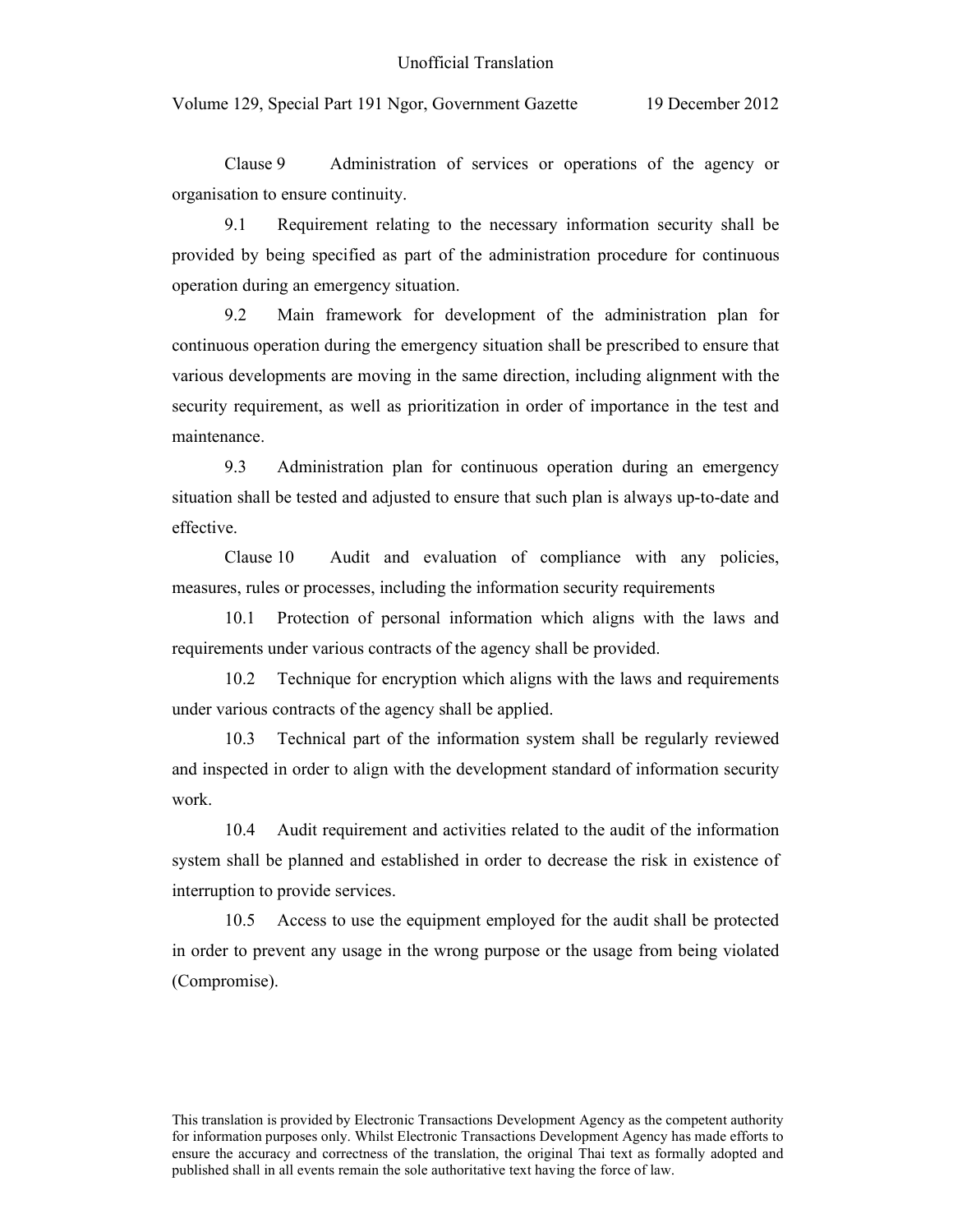### **3. Information Security Standards In accordance with the Strict Level of Security Techniques**

The Information Security standards in accordance with the strict level of Security Techniques shall follow the Information Security standards in accordance with the basic and medium level of Security Techniques, and shall have the following additional compliance:

Clause 1 Arrangement of the information security structure in an information security administration section both inside and outside the agency or organization.

1.1 Collaboration between the people playing roles associated with the information security of the agency in any work or activities relating to the information security shall be established.

1.2 Procedure and channel in communicating with the outsourced agency with a supervisory duty or a law enforcement agency, including the agency monitoring emergency situations under various circumstances shall be clearly prescribed.

1.3 Prior to authorising the outsourced agency or person to gain access to the information system or use the information of the agency, the potential risk shall be specified and preventive guidance to minimize such risk shall be determined before authorisation.

Clause 2 Formation of information security on human resources.

2.1 In considering for recruitment of employees or hiring of the outsourced agency or person, the history or qualifications shall be verified in order to ensure compliance with relevant rules and ethics which shall take into account the hierarchy of confidentiality of the information to be accessed and the assessed level of risk.

2.2 In the employment contract or performance agreement of the employees or the hiring agreement of the outsourced agency or person, obligations and responsibilities on the information security shall be specified in the agreement.

Clause 3 Formation of physical and environmental security

3.1 In the secure area, access and exit shall be regulated and granted only to persons who are authorised to access and exit.

This translation is provided by Electronic Transactions Development Agency as the competent authority for information purposes only. Whilst Electronic Transactions Development Agency has made efforts to ensure the accuracy and correctness of the translation, the original Thai text as formally adopted and published shall in all events remain the sole authoritative text having the force of law.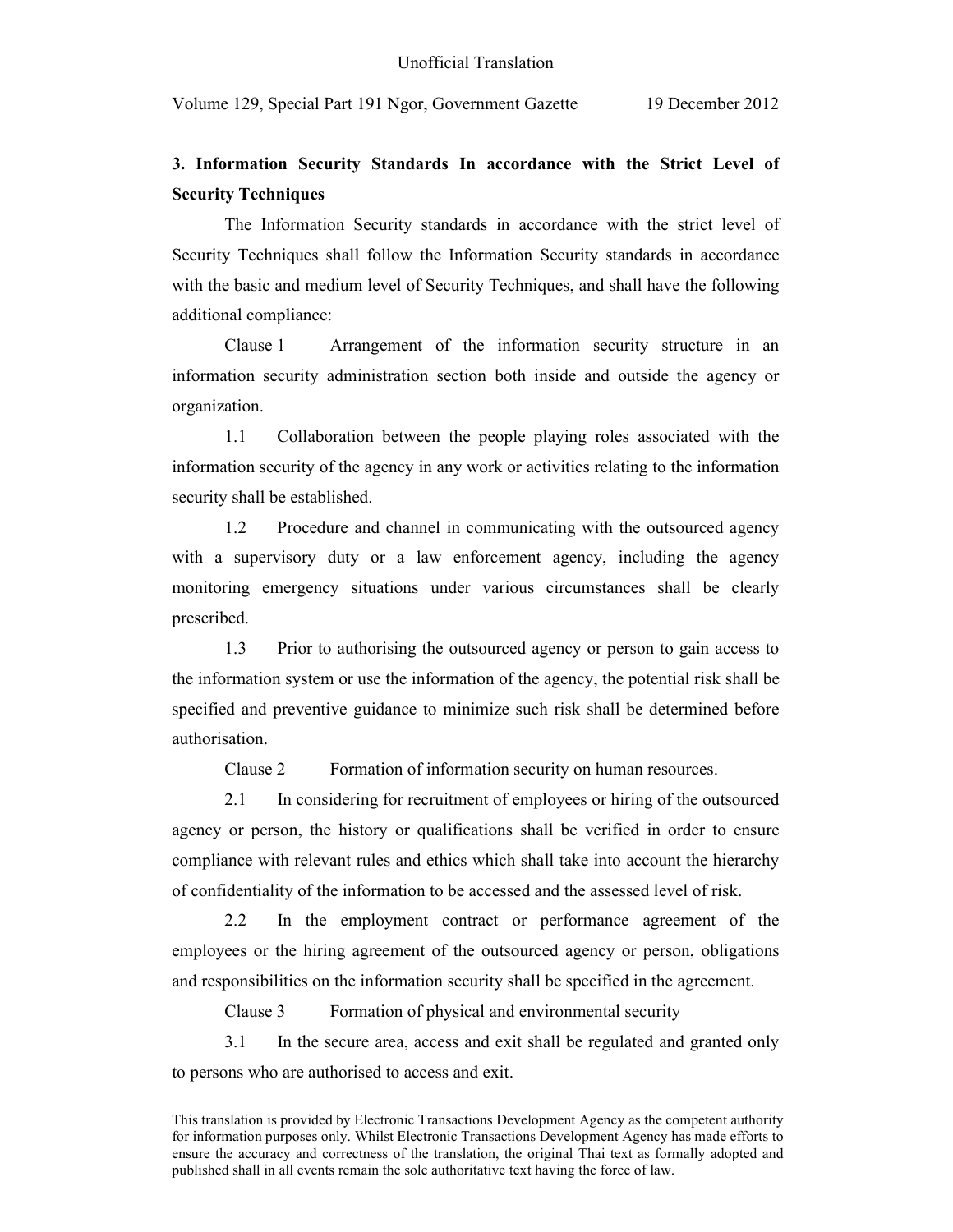Volume 129, Special Part 191 Ngor, Government Gazette 19 December 2012

3.2 Physical protection guideline for working in the secure area shall be designed and such use shall be prescribed.

3.3 Areas accessible by persons not qualified to access such as the delivery point etc., shall be controlled, or if possible, such area shall be separated from the installation, archiving or used area of the information system and information in order to avoid unauthorised access.

3.4 Cable used for communication or wires shall be prevented from interception or occurrence of damage.

3.5 Security given to the information equipment which is used outside the workplace of the agency shall be maintained by taking into consideration different levels of risk from usage in various places.

3.6 Prior to cancellation of usage or distribution of the information equipment, such information equipment shall be checked whether there has been any deletion, moving, or destruction of significant data or procured and installed software by irrecoverable means.

Clause 4 Administration of communications and operations of the computer network system, computer system, computer function system and information system

4.1 Duties and scope of responsibilities shall be clearly separated in order to reduce the chance of errors in the change or usage of the information system or information for the wrong purpose.

4.2 Information system for development, testing, and actual use shall be separated from each other in order to lower the risk in unauthorised access for usage or alteration of the information system.

4.3 Any change relating to preparation for providing services and improvement of the information security policy, performance procedure, or control regarding the information security shall be administered and managed by taking into account the degree of importance of related business operations and continuing risk assessment.

4.4 If the agency allows usage of a mobile code (such as a certain script of the web application which automatically functions upon web browsing), configuration

This translation is provided by Electronic Transactions Development Agency as the competent authority for information purposes only. Whilst Electronic Transactions Development Agency has made efforts to ensure the accuracy and correctness of the translation, the original Thai text as formally adopted and published shall in all events remain the sole authoritative text having the force of law.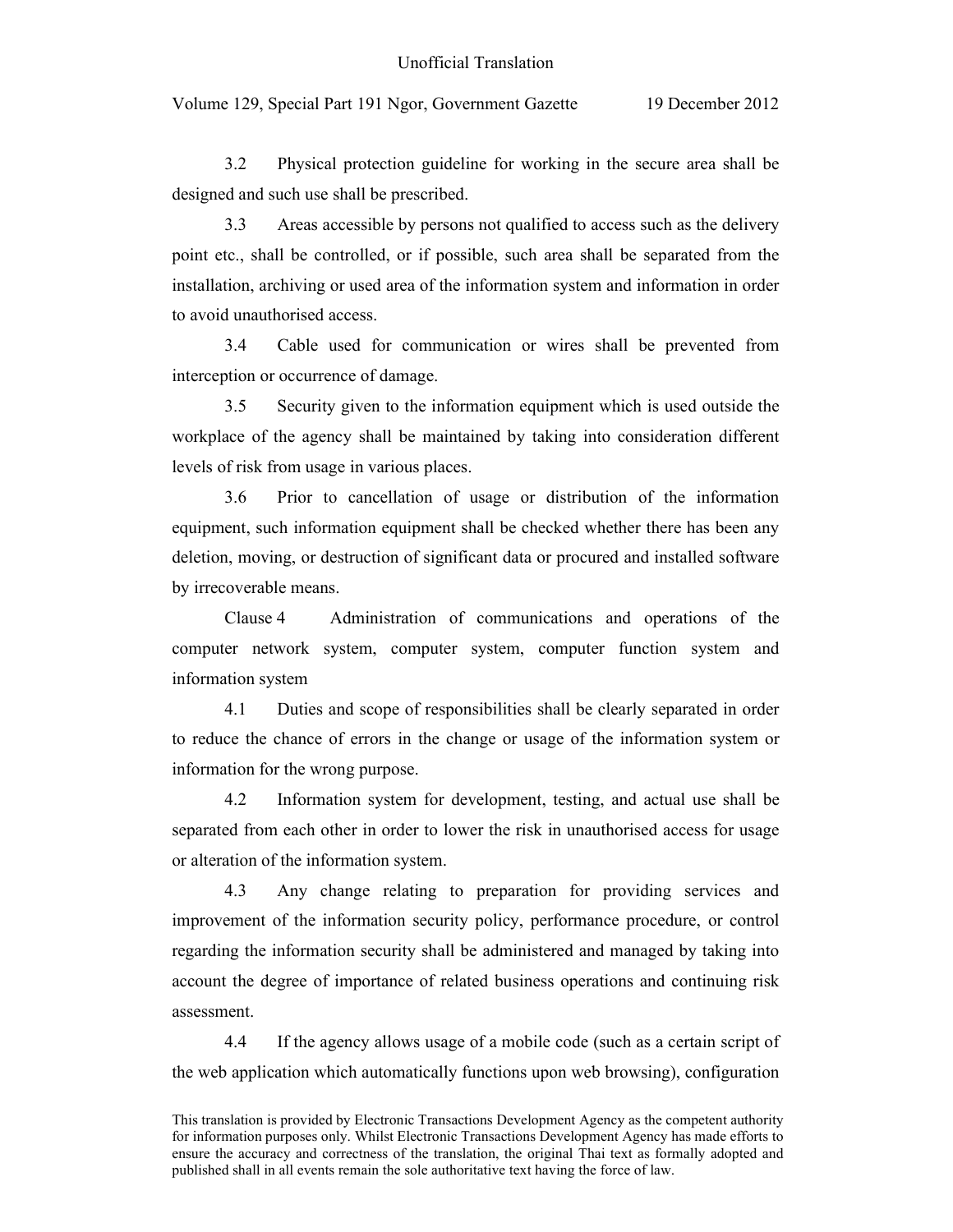should be set in order to ensure that the mobile code operations satisfy both the information security and security policy and the mobile code operations in the information system should be automatically prohibited if a category of such mobile code is forbidden from functioning in the information security policy.

4.5 Performance procedure for the administration of a removable media shall be provided.

4.6 Performance procedure in destructing the securely removable media shall be provided.

4.7 Data or system documentation shall be protected from unauthorised access.

4.8 In case of moving of equipment which archives the information, the equipment used for archiving such data shall be protected from unauthorised access or usage in the wrong purpose, or damage to the equipment or information.

4.9 Information communicated through the electronic messaging, such as, electronic mail (E-mail), EDI or Instant messaging.

Clause 5 Control of access to the computer network system, computer system, computer function system, information system, information, electronic messaging and computer data

5.1 Administration procedure with regard to determination of an official password shall be provided.

5.2 Requirement on the executive to keep track of and review the subscriber's level of right to official access shall be regularly imposed.

5.3 Clear desk policy shall be prescribed for information in paper form and that archived in the removable media and the clear screen policy for the information system.

5.4 Automatic equipment identification shall be specified in order to audit the connection of such equipment as to whether it is actually from such equipment or from a specified place only, thus necessitating the information system to receive connection exclusively from the authorised equipment or authorised place.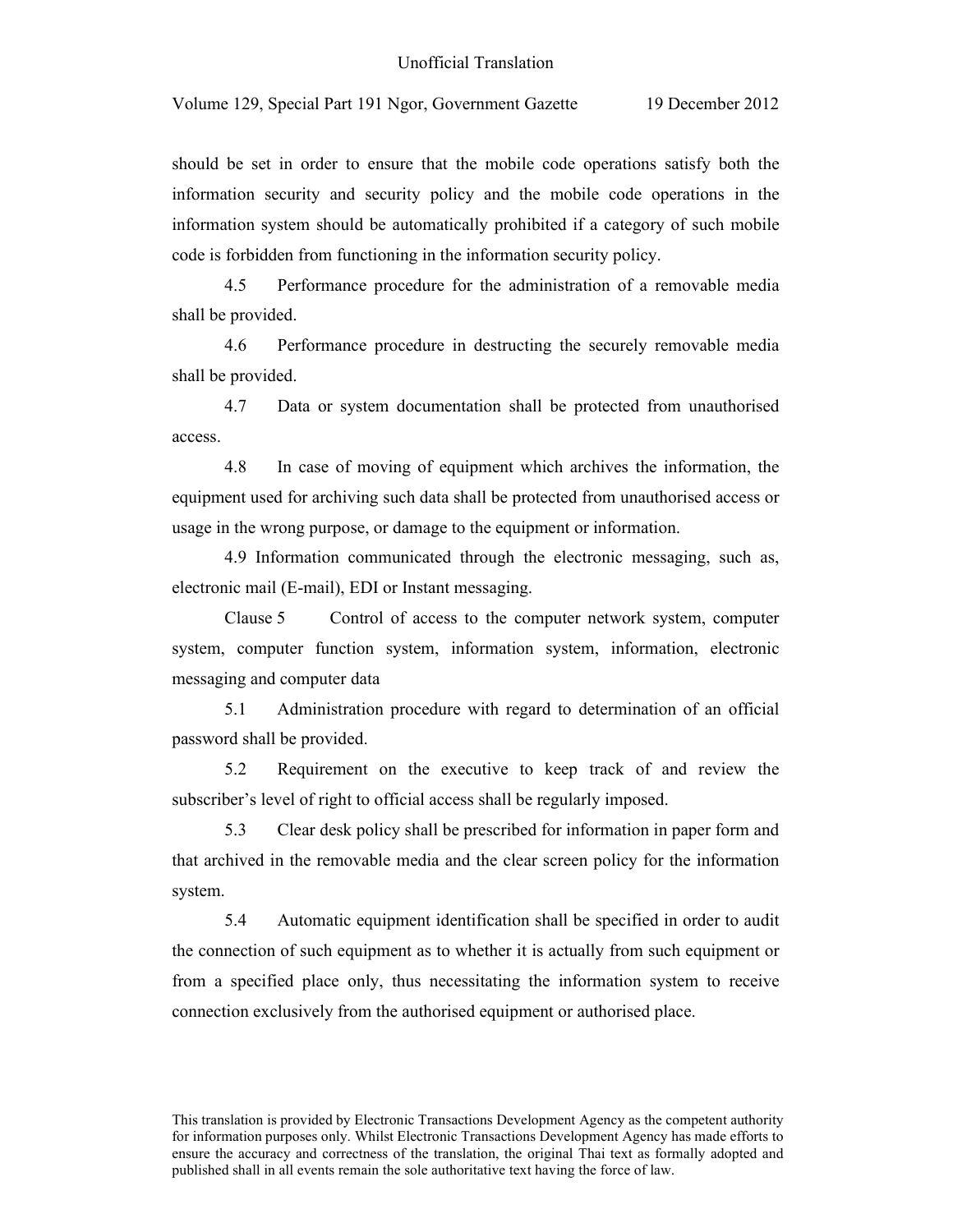5.5 Access for usage of various utility programs shall be strictly restricted as such program may have the capacity to monitor and change operations of the information system.

5.6 Time period for connection with a high-risk information system shall be confined in order to increase the security level.

5.7 For the information system with high importance, the information system shall be operated in a separate environment without mixing with other information systems.

5.8 Policy, plan and procedure of performance associated with teleworking activities.

Clause 6 Procurement or provision of development and maintenance of the computer network system, computer system, computer function system and information system.

6.1 Operations of applications to detect data errors which may result from the working or processing errors shall be validated.

6.2 Minimum requirement for keeping authenticity and integrity of the data in the application, including determination and compliance with the appropriate protective means shall be provided.

6.3 Policy on technical usage which relates to encryption shall be provided.

6.4 Performance procedure shall be provided in order to control the software installation on the information system services.

6.5 Control of various changes in developing the information system with the official control procedure shall be provided.

6.7 Any changes to the software package shall be confined to only necessary changes and every change shall be strictly regulated.

6.8 Protective measures to reduce chance of the information leakage shall be provided.

Clause 7 Administration of unwanted or unforeseen security situations.

7.1 Employee or subscriber who is a third party shall be required to record and report any weak points which may be observed during the information system's usage.